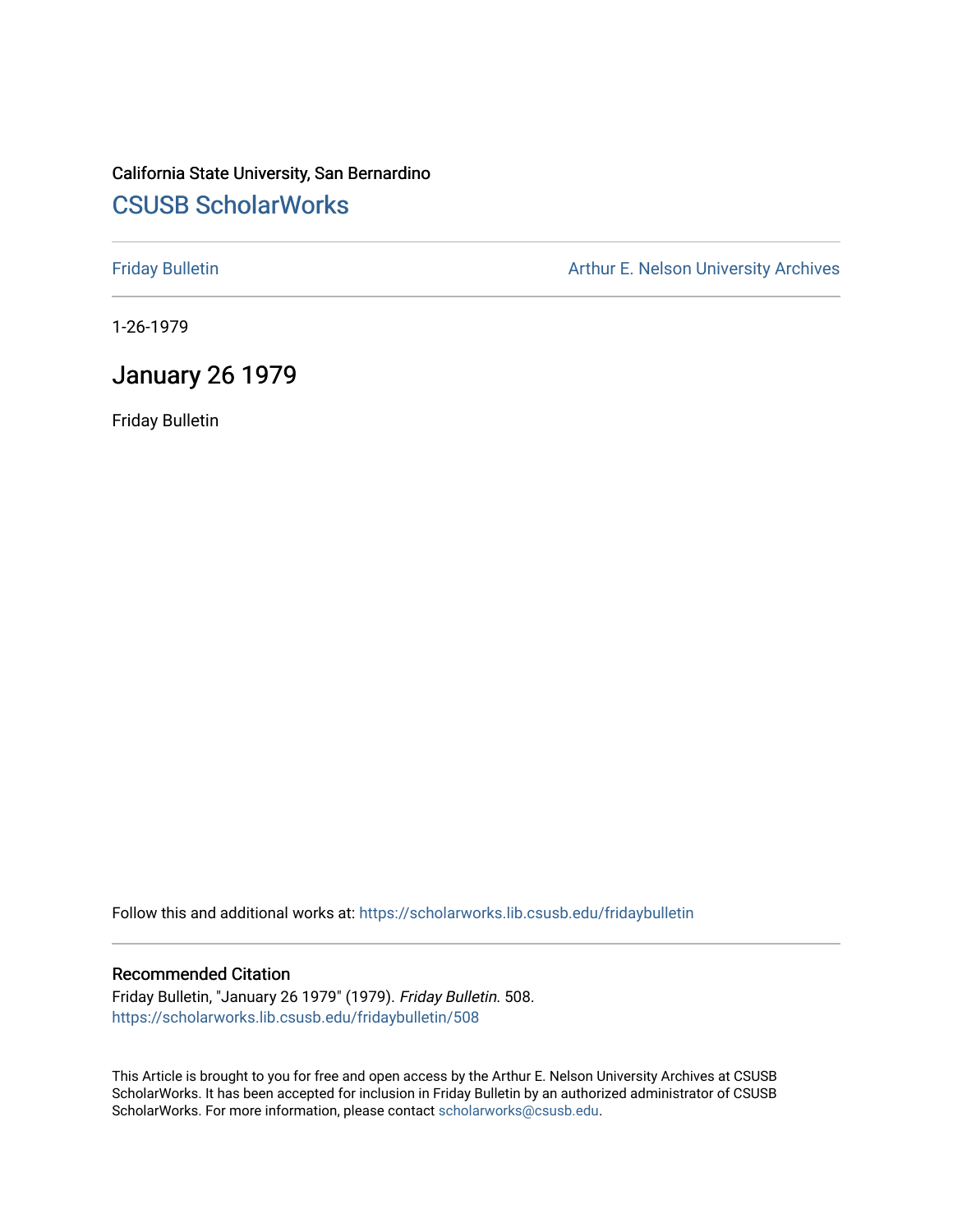# **REBULLETIN**

**CALIFORNIA STATE COLLEGE • SAN BERNARDINO 1965 <b>1979** 1979

January 26, 1979

146 EARN DEGREES AT END OF FALL QUARTER One hundred forty-six students earned degrees at the end of the 1978 Fall Quarter. Of these 118 will receive Bachelor's degrees (113 BA; 2 BS; 3 BVE) and 28 earned Master's degrees (17 MA, 10 MBA and 1 MPA).

Among the seniors, six graduated with honors: high honors were earned by Terry Mark David (Biology); Vernon D. Koscheski (Administration); Kathryn M. Roberts (Social Sciences). Graduating with honors are Timothy C. Green (Liberal Studies); Lois L. Houser (Art) and Maureen S. Sullivan (Administration).

Twenty-five of the Bachelor recipients graduated with BA's in Liberal Studies, 27 in Administration, 10 in Psychology, 8 in Criminal Justice and 7 in Sociology, and the rest in other disciplines.

This marks the first year that the degree Bachelor of Arts, Human Services been earned. Christine Castro, Norma Plummer and Diana Weame are the first students to earn the degree at the College.

The Fall graduates and the 81 1978 Summer grads combined with the coming Winter and Spring graduates will comprise the 1979 graduating class.  $\star$   $\star$   $\star$ 

- PARKING LOT AND PARKING FEE CHANGES -

CHANGES MADE IN PAY PARKING LOT ADMITTANCE Effective Monday, January 29, the gate arm system in the pay parking lot will be removed from service. The parking lot will now be open to all vehicles displaying a valid permit.

For the convenience of those not holding a decal, a one-day 25-cent permit dispenser has been installed at the parking lot entrance.

All those who have card keys to the lot are requested to turn them in to the Bursar's Office in exchange for a parking decal before the change-over.

**+**  PARKING FEES INCREASED FOR Parking fees will increase beginning with the .<br>FACULTY, STAFF AND STUDENTS Fall, 1979 term as a result of a resolution Fall, 1979 term as a result of a resolution passed by the Board of Trustees of the CSUC last November.

The 1979-80 rates will be raised from \$10 per quarter to \$12 for students and from \$3.33 per month to \$4 for faculty and staff.

There are also some significant changes in the issuance of permits:

PAYDAY IS TUESDAY, JANUARY 30.

(Continued on page 2)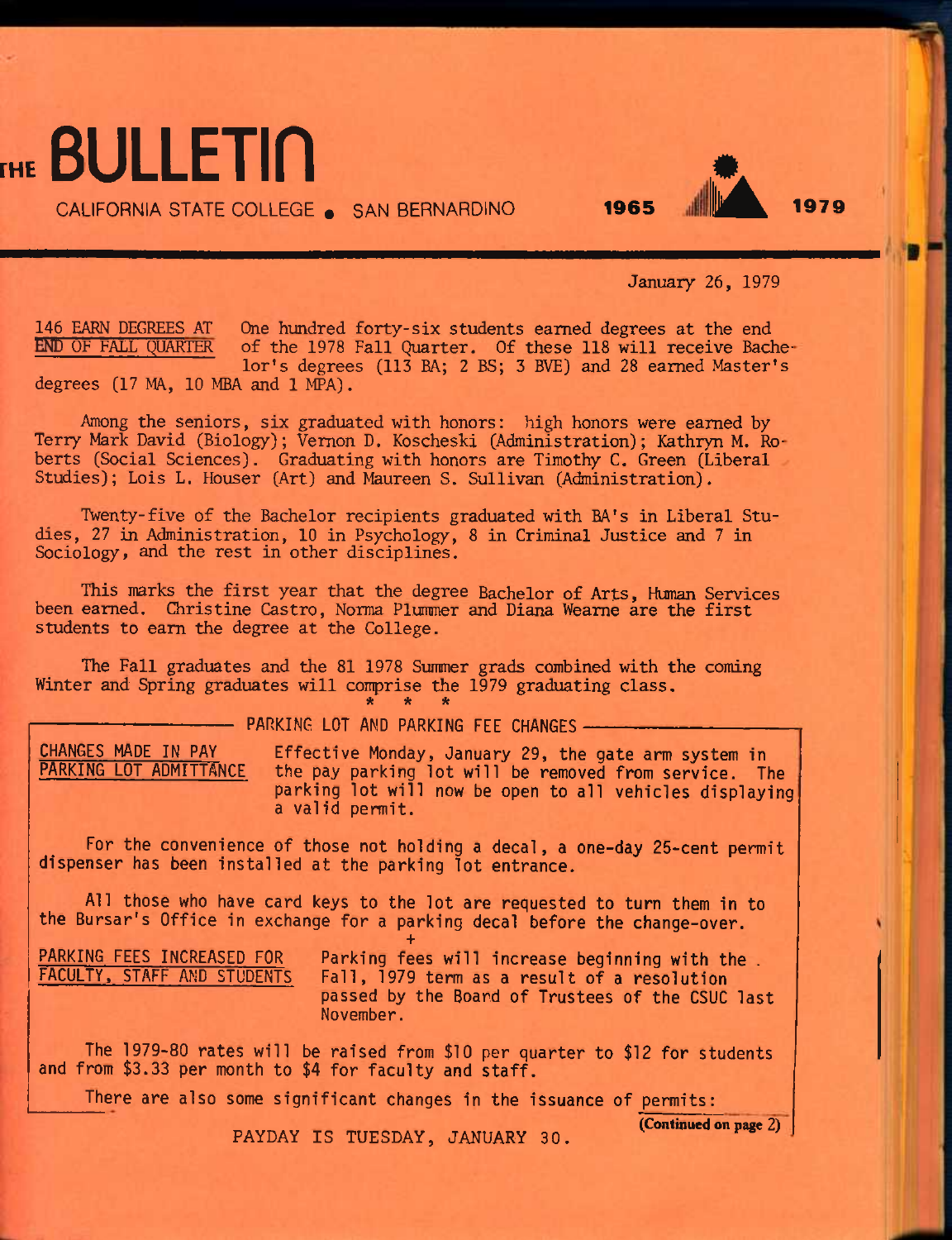#### PARKING Continued from page 1

1. Parking permits for alternate vehicles (second decals) will no longer be available. In order to accommodate the use of alternate vehicles, a movable parking de-

cal will be available at no extra charge. The movable decal will be displayed by hanging it from the rear view mirror.

- 2. Individuals who lose or have their parking decal stolen will not be able to obtain a replacenent by payment of a modest replacement fee as in the past. Instead, it will be necessary to purchase a new parking decal at an increased fee at the Bursar's Office.
- 3. Daily parking permits will still be available; however, the daily rate will be increased from  $25¢$  to  $50¢$ .
- 4. Parking fees for special events may be established some time in the future. *it it \**

**ART SEIDENBAUM LECTURE TUESDAY Book editor and columnist, Art Seidenbaum, will talk on "Ethics and Sin" as it relates to politics, environment and life in Southern California in a public lecture to be given on campus next Tuesday, January 30 in the Recital Hall, 8 p.m.** 

**The author of "Spectator," a Los Angeles Times column reporting and interpreting urban life for 17 years, and now book editor for the Times, Mr. Seidenbaum has a vast background and wide perspective to use in commenting on the Southern California scene.** 

**He served as West Coast bureau chief for the Saturday Evening Post and a reporter for Life Magazine, spending two years of that time in L.A. He also served as a moderator for community tele-**



**vision from L.A. He is the author of two books dealing with California.** 

**A some-time teacher, he has lectured at UCLA, Immaculate Heart College, USC and Cal State U, Dominguez Hills.** 

AAA

*SIX CSCSB FACULTY A unique, full-day program of lectures will be presented PUT ON SPEAKERS DAY to 900 Chino High School government students by CSCSB PPOGRAM AT CHINO H.S. faculty members Tuesday, January 30. The program, the first full-day, off-campus presentation to be coordinated* 

*through the College's Speakers Bureau, is the high school's Speakers Day presentation for seniors.* 

#### CSCSB BULLETIN

The California State College, San Bernardino BULLETIN is published by the Office of Col-lege Relations, AD-151, Ext. 7217. Material or publication must be received by noun Tuesday before the Friday of publication.

Editor . . . . . . Barbara Nolte Printed at Duplicating

*Some of the topics the students will hear include 'Teenagers and their Civic Awareness,"*  "Ethics for the Decade," and "Careers in Public *ministration." The speakers are Tom Rivera, (Special Services), Margaret Gibbs and Charles Christie (Administration), Brij Khare f Carol*  Goss and Sheldon Kamieniecki (Political Science

 $\overline{2}$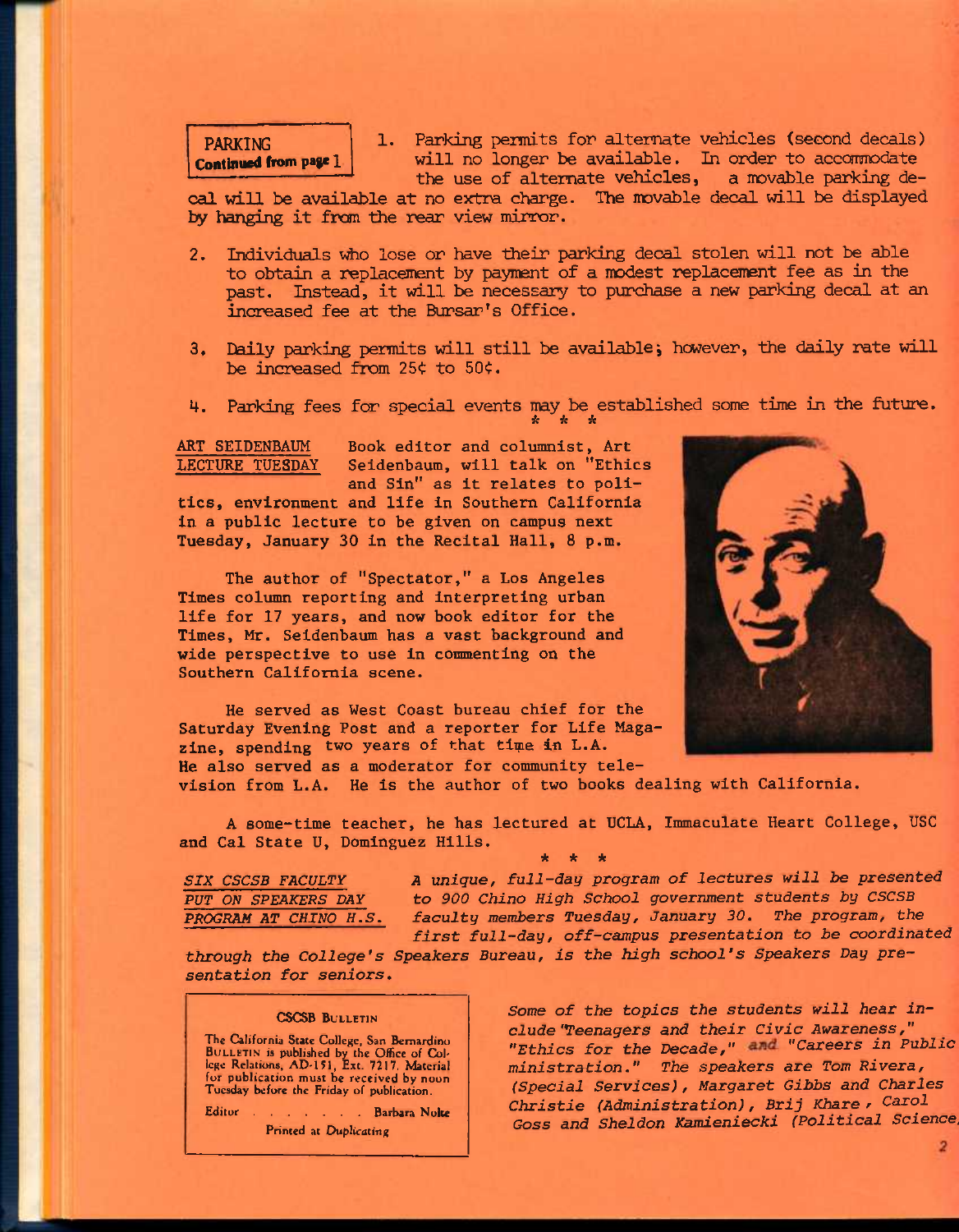MEDICAL HISTORIAN AND DOCTOR Dr. Robert P. Hudson, professor of the history<br>TO EXAMINE "LESSONS LEARNED and philosophy of medicine at Kansas University and philosophy of medicine at Kansas University FROM LEGIONNAIRE'S DISEASE" Medical Center, will consider the "Lessons Learned from Legionnaire's Disease" in an illustrated lec-

ture scheduled on campus Thursday, February 1.

In spite of the serious nature of the topic Dr. Hudson's presentation is quite entertaining and of general interest. Dr. David Hendricksen, Asst. Prof., Health Science and Human Ecology and also a graduate of the University of Kansas Medical Center, states that members of the campus community may attend the talk with their families and friends.

The lecture will begin at 8 p.m. in PS-10. It is free of charge.

A more serious talk will be given by Dr. Hudson at 3 p.m. on the same day, also in PS-10. Speaking on "The Right to Live and the Right to Die," Dr. Hudson will discuss the ethical question of treatment against the patient's wishes and the ethical, economic and moral questions involved.

The lecturer, winner of the Jayhawker M.D. award and KUMC outstanding teacher of the year, was selected for the Distinguished Teaching Award at the University of Kansas by the 22,000 student body in 1977-

Dr. Hudson, who is brought to campus by Dr. Hendricksen, has lectured widely throughout the U.S. and has written numerous article and editorials. *\* -h \** 



*"MEDEA" TICKETS Tickets for "Medea" go on* sale *Febru-OM SALE FEB, 5 ary 5. The two thousand-year-old Greek tragedy, directed by Ronald Barnes, will be presented by the Players of the Pear Garden, opening Thursday, February 22.* 

*Other performance dates are February 23-24, 27-28 and March 1-3. The curtain will rise at 8:15 p.m. in the Theatre for all shows.* 

*General Admission is \$2.50; CSCSB staff and faculty, \$2; students and senior citizens \$1.50. Call 7454 for reservations and information.* 

 $*$   $*$ 

UCLA WOODWIND QUINTET - THE UCLA WOODWIND **QUINTET WILL PERFORM IN A NOON RECITAL IEDNESDAY, JANUARY 31. THE FREE CONCERT, BOOKED IN THE RE**ciTAL **HALL, IS OPEN TO ALL COLLEGE COMMUNITY MEMBERS AND THE PUBLIC,** 

STUDENTS vs. FACULTY CSCSB STUDENTS ARE PITTED AGAINST FACULTY AND CAMPUS POLICE<br>AND POLICE IN DON**KEY** IN A DONKEY BASKETBALL GAME JAN. 31 IN THE GYM, 7:30 P.M. **AND POLICE IN DONKEY IN A DONKEY BASKETBALL GAME JAN. 31JN THE GYM, 7:30 P.M.**  PASKETPALL GAME WED. ALL PLAYERS WILL RIDE ON DONKEYS. TICKETS ON SALE IN THE **AT THE DOOR, ALL ADMISSION WILL BE \$2 EXCEPT CHILDREN UNDER 12, \$1,50.** 



CRIME TIP #3 - Wherever you are, on carapus or off, if you see something suspicious, or think you could be in trouble, call the police. They^ would much rather respond to your suspicions than pursue a rapist or burglar. 3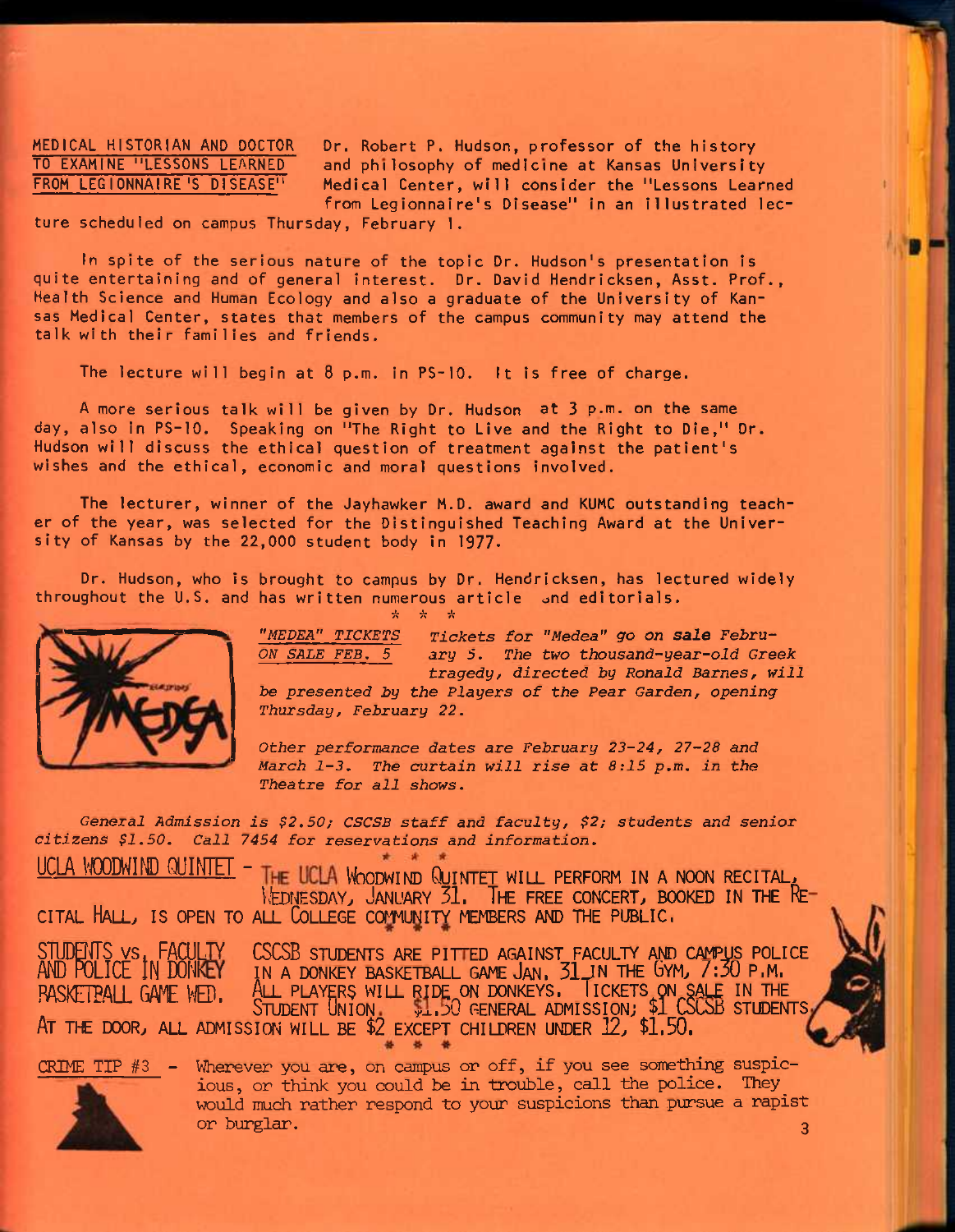**Speaking up.** William Ackerman (Geography) spoke to the Arlington High-Twelve Club on "Selected Views of Contemporary Argentina" on January 22.

Sherrie Bartell (Education) was a guest speaker at the Yucaipa Valley Business and Professional Women's Bosses Night dinner, Jan. 24. Her topic was, "Communication Skills in Staff Development."

Marvin Frost (Geography) is lecturing today on "Man's Impact on Vegetation & Wildlife in Central American Tropics" to the San Bernardino High-Twelve Club.

Larry Kramer (English) today is presenting a poetry reading to the 4th Grade at Kimbark Elementary School in Devore. *\** 

Peter Levin (Psychology) is speaking to the Crestline Rotary Club today on "Mental Health." \*

Janice Loutzenhiser (Administration) gave a speech, "The Woman Alone (Estate Planning for Women)" to the American Business Women's Association on January 23.  $*$ 

Joseph Yabu (Education) spoke to members of the Palo Verde Unified School District (Blythe) on "Vocational and Adult Education Credentialing" January 19.

#### Professional Activities \

Tom Meisenhelder (Sociology) had his paper, "The Social Meaning of Disaster' Films" accepted for presentation at the Popular Culture/Mass Society Session of the American Sociological Assn. meetings in Boston, Mass.

*\** 

Ted Krug (Financial Aid) conducted a two-day workshop Dec. 12 &. 13 at UC, Irvine for college personnel on the administration of financial aid programs. Mr. Krug also made presentations to students and parents at Norte Vista H.S. (Jan. 9) Montclair H.S. (Jan. ll). The subject of his talk was "Money to Learn, 1979-80."

Last year a minigrant was awarded to Elton N. Thompson and Shirley Koeller (Education) in support of their inquiry dealing with teacher's planning models. Dr. Koeller, now teaching at Texas Tech University, will present their joint paper on this research to members of the Southwestern Educational Research Assn. meeting at Houston, Texas, February 2, 1979. **\*** 

Ward McAfee (Soc. Sci) served as a consultant on an educational film, "California's Heritage," produced for the Alameda County Office of Education. The 16 mm color film presents California's history as a continuous, living process and is for schools and adult groups.

Joyce Jensen (Adms. & Rec.) will perform in a square dance demonstration on Channel 5 TV's Arthritis Tele-

thon, Sunday, Jan. 28, noon to 1 p.m.

*EMPLOYMENT* Programmer I, Computer Center. Qual.: Equiv. to graduation from **OPPORTUNITIES** a none year college, preferably with a major in business or other computer related fields. Salary: \$1184-1024/mo.; ^Ohrs/wk. Perm. Apply by Feb. *9.* 



THE FOLLOWING EMPLOYEE WELCOMED TO THE CAMPUS: RECLASSIFICATIONS:

Accounting

Charles Basham to Public Affairs Assistant II.<br>7506 ACNEW, Connie R. AGNEW, CONNIE N.<br>Thermediate Account Clerk Roma Bill to Administrative Aide Linda Schwarts to Administrative Aide